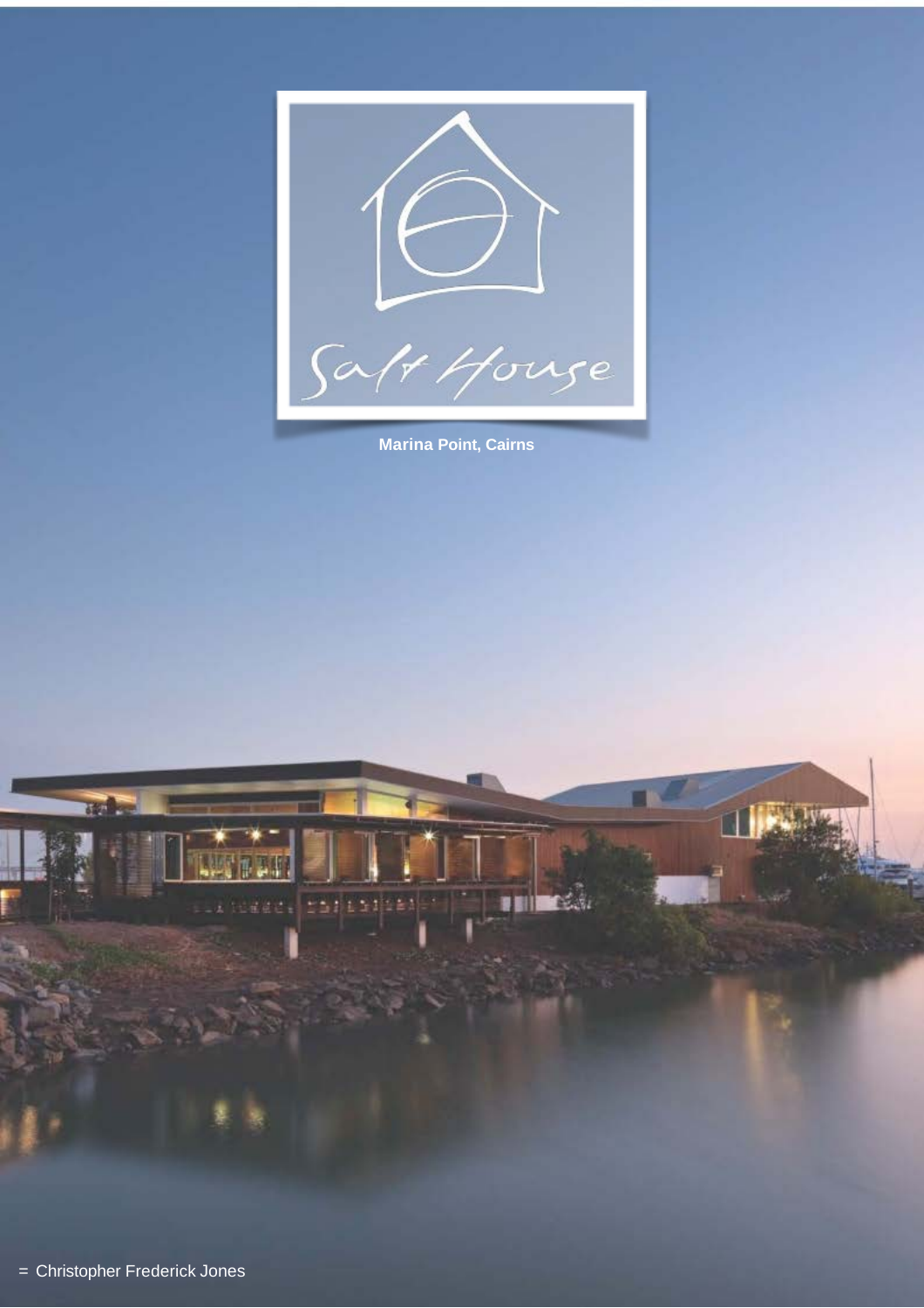# **Function Packages**

Salt House Marina Point 6/2 Pier Point Road Cairns QLD 4870

T 07 4041 7733 M 0477 003 006 E [events@salthouse.com.au](mailto:events@salthouse.com.au)

[www.salthouse.com.au](http://www.salthouse.com.au) Follow us @salthousecairns

Saft House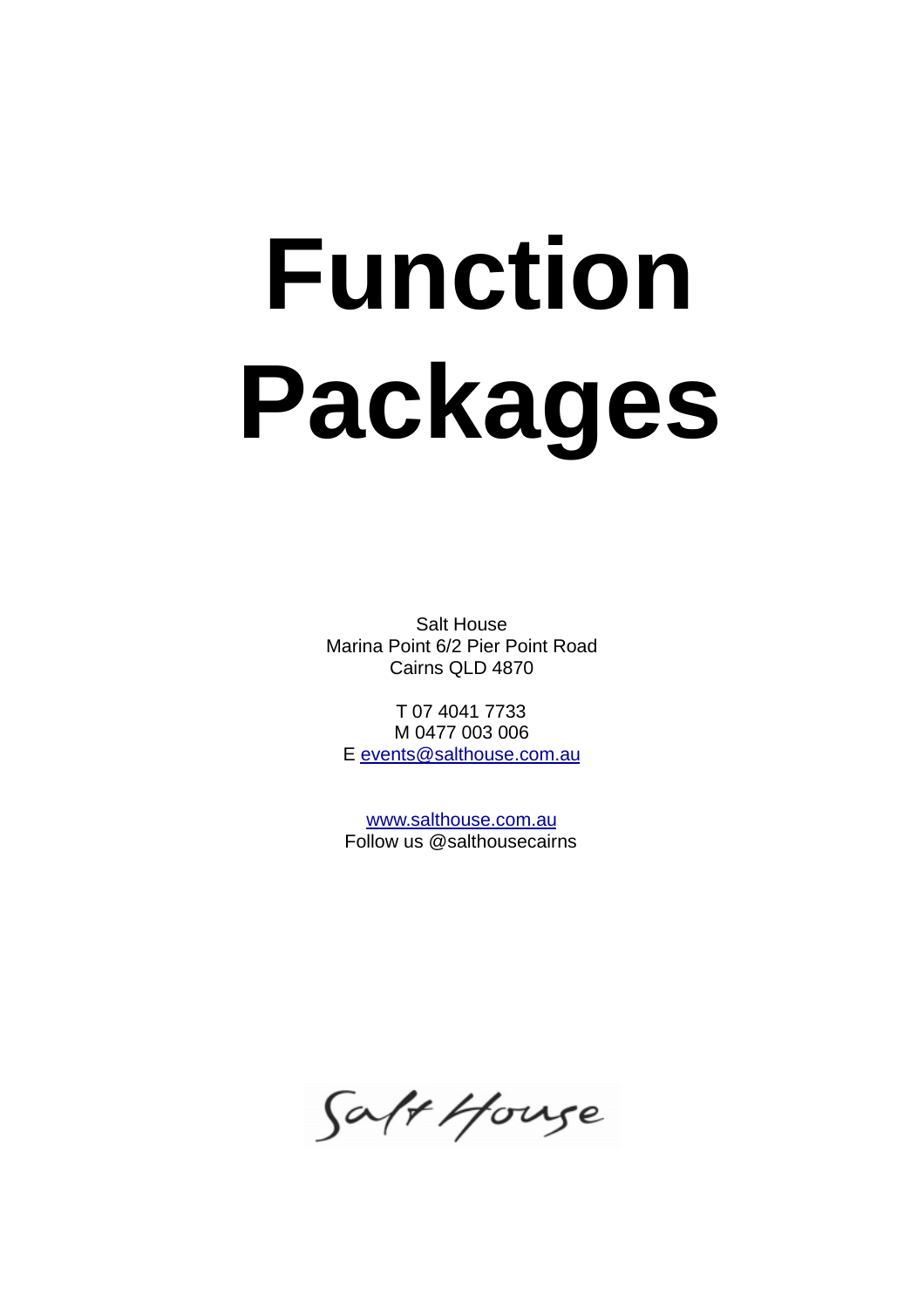# **ABOUT**

Situated at Marina Point, Salt House is a unique dining, bar and entertainment venue designed by renowned Sydney designer Michael McCann of Dreamtime Australia Design, offering a panorama of the ocean, marina and city on the waterfront in Cairns.

Salt House offers a space that is glamorous, funky, chilled-out, progressive, stylish, calming, lively and welcoming all at once. There are several facets to this standard-setting venue: a large restaurant area with a custom wood-fired grill and open kitchen, an outdoor cocktail bar surrounded by flowing ponds and fire features and a glowing bar in the front of the complex.

Salt House offers a variety of spaces to suit any style of function, and our team will work with you from start to finish to ensure your event is a complete success.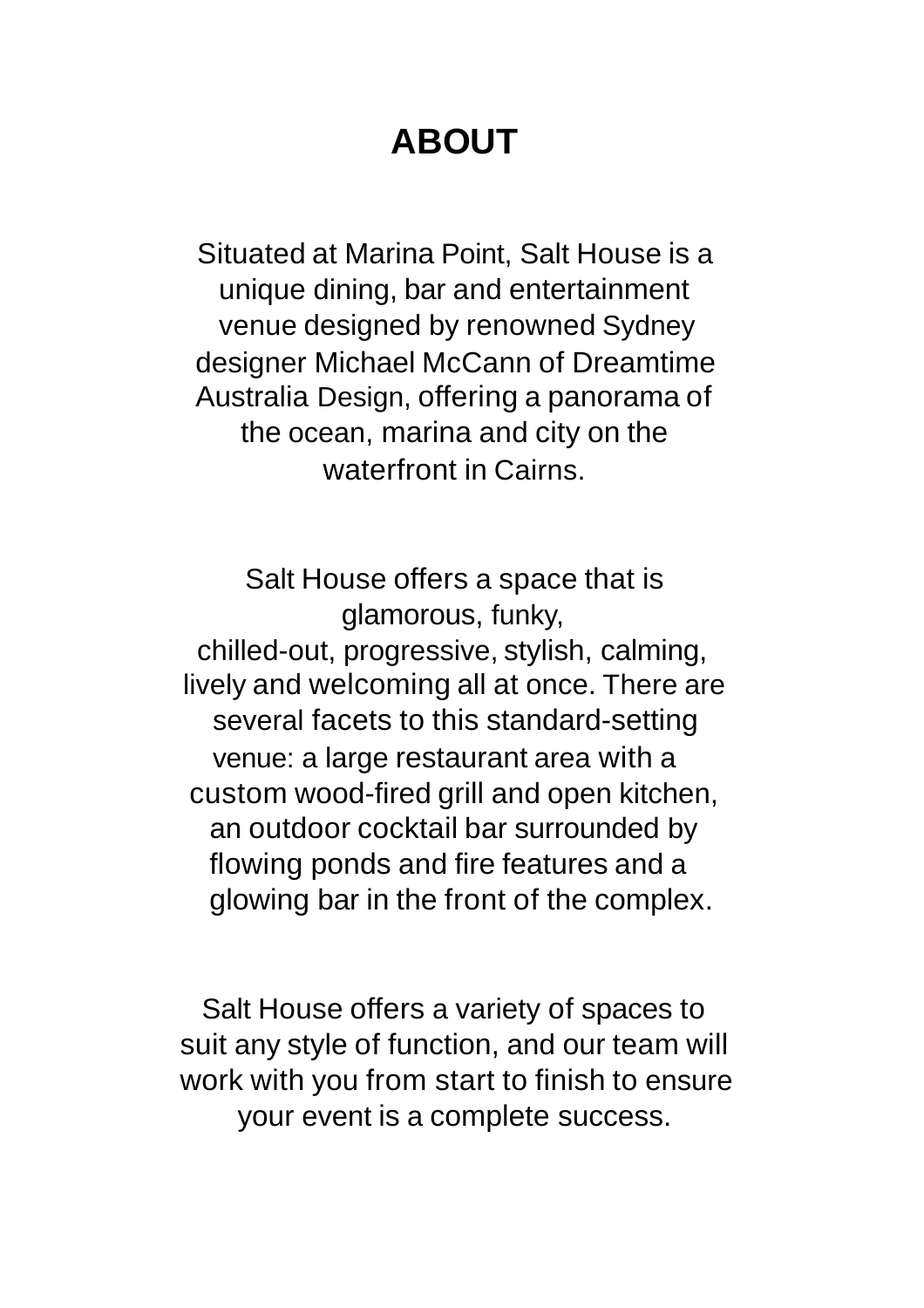

## **Private Dining Room**

Featuring floor to ceiling windows and surrounded by some of the world's best wines and champagnes, watch the world go by with a glass of your favourite bubbly. Seating up to 20 guests, our Private Dining Room is perfect for intimate family dinners, board and business meetings, or exclusive VIP events.

Dine a la carte, from our set menu, or let our Head Chef write a personalised degustation menu, matched perfectly with wines for you and your guests.

Receive complimentary room hire when you reach a minimum spend of \$2000 or more on food and beverage (\$1500 for lunch bookings), alternatively the room can be hired for \$250 with no minimum spend.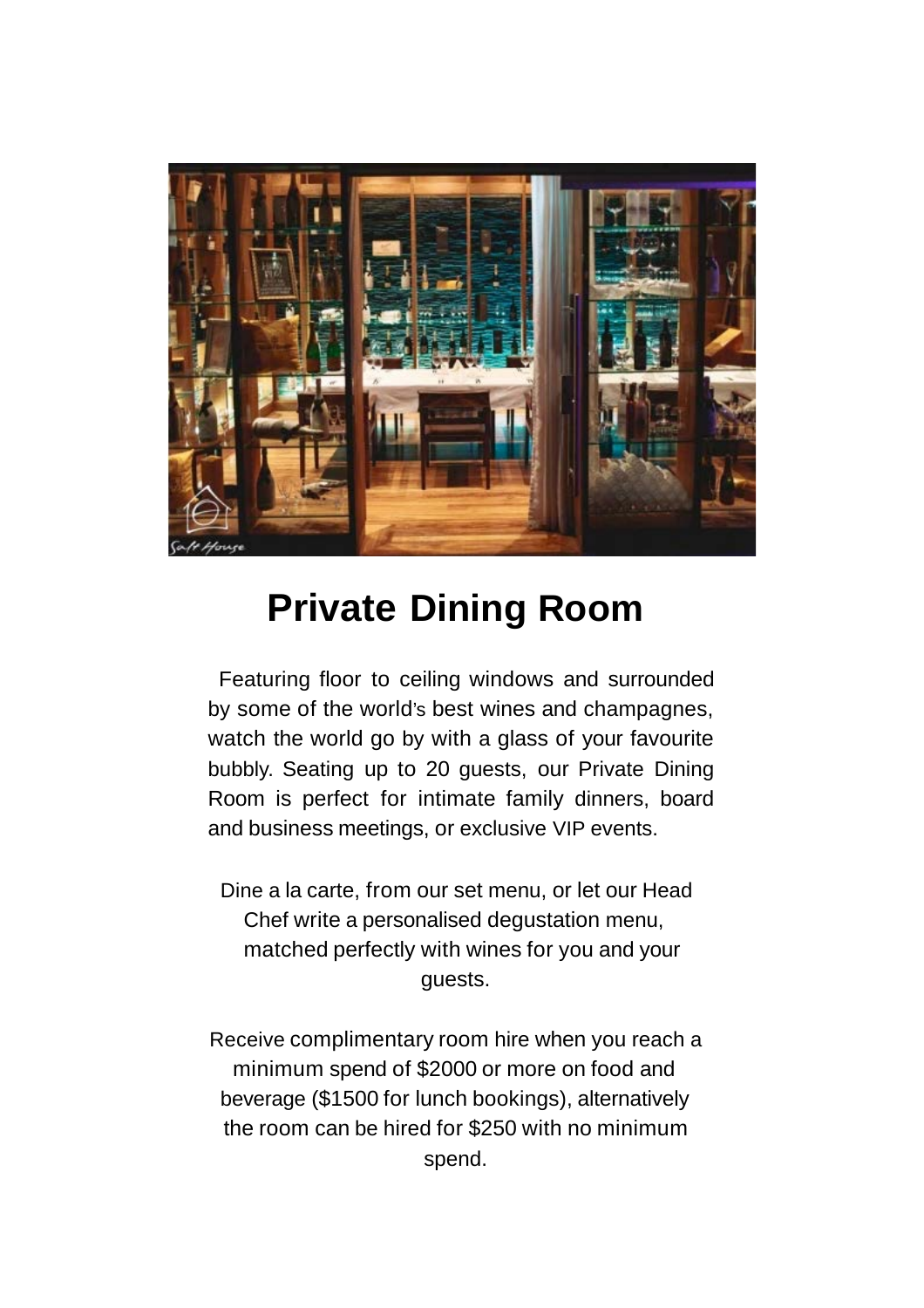

# **Restaurant Dining**

Perched literally on the water's edge, our outdoor restaurant boasts stunning views of Cairns Marina and more. Seating up to 200 guests, including a large outdoor feel dining space, inside seating with a view of our Argentinian wood fired grill, and several semi private areas.

Watch our Executive Chef and kitchen team prepare your meal on our unique Argentinian wood fire grill in our peek-a-boo kitchen or watch us hand pick your wine selection from our exclusive wine cellar.

Minimum spend required for exclusive use, price on application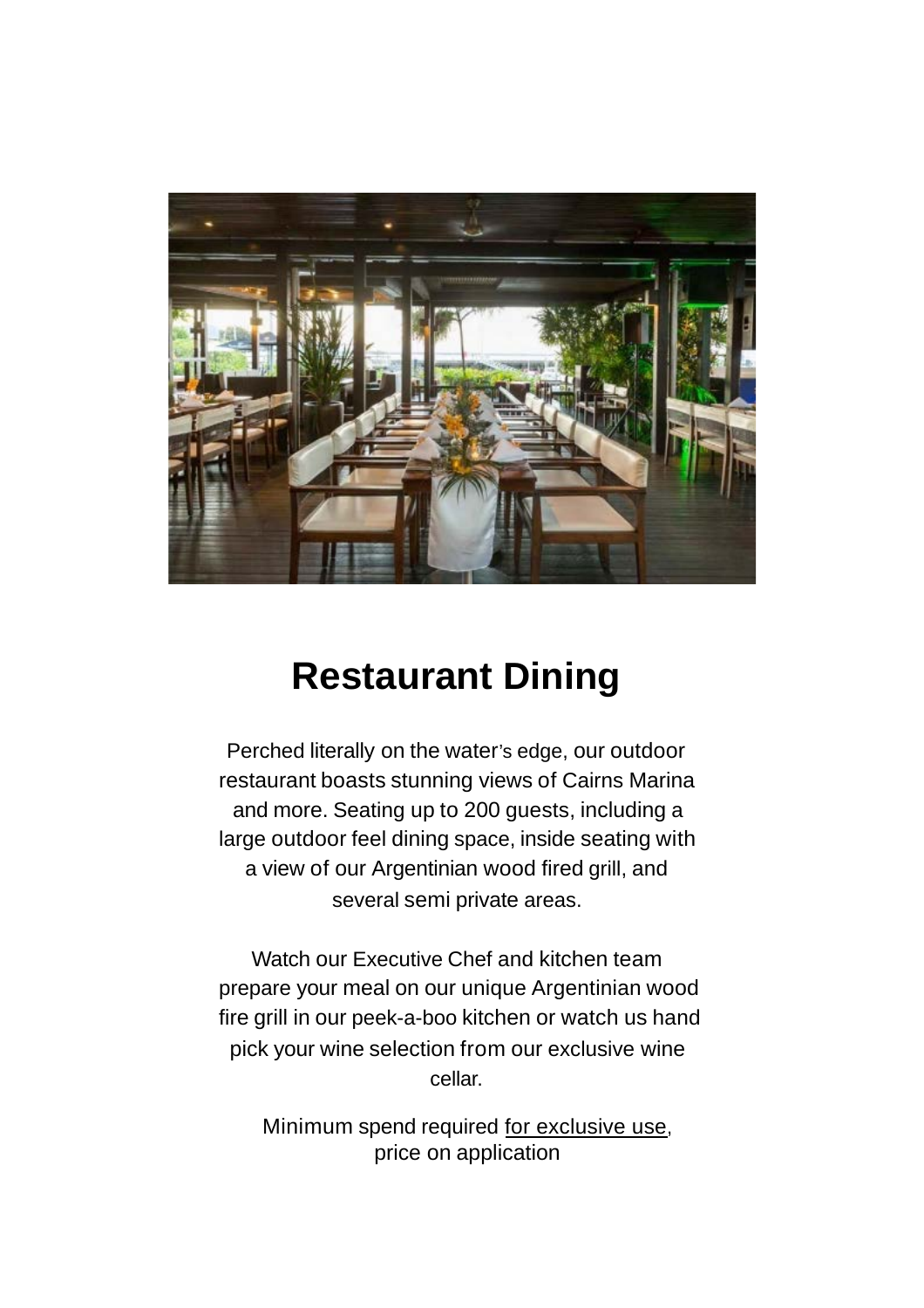

## **Outdoor Island Bar**

Our outdoor island cocktail bar allows your guests to fully experience the tropical feel of Cairns, with a retractable roof which is able to be opened or closed at a moments notice.

Semi private areas available for hire for small bookings, or exclusive use for larger celebrations. Combine with our garden area for increased capacity.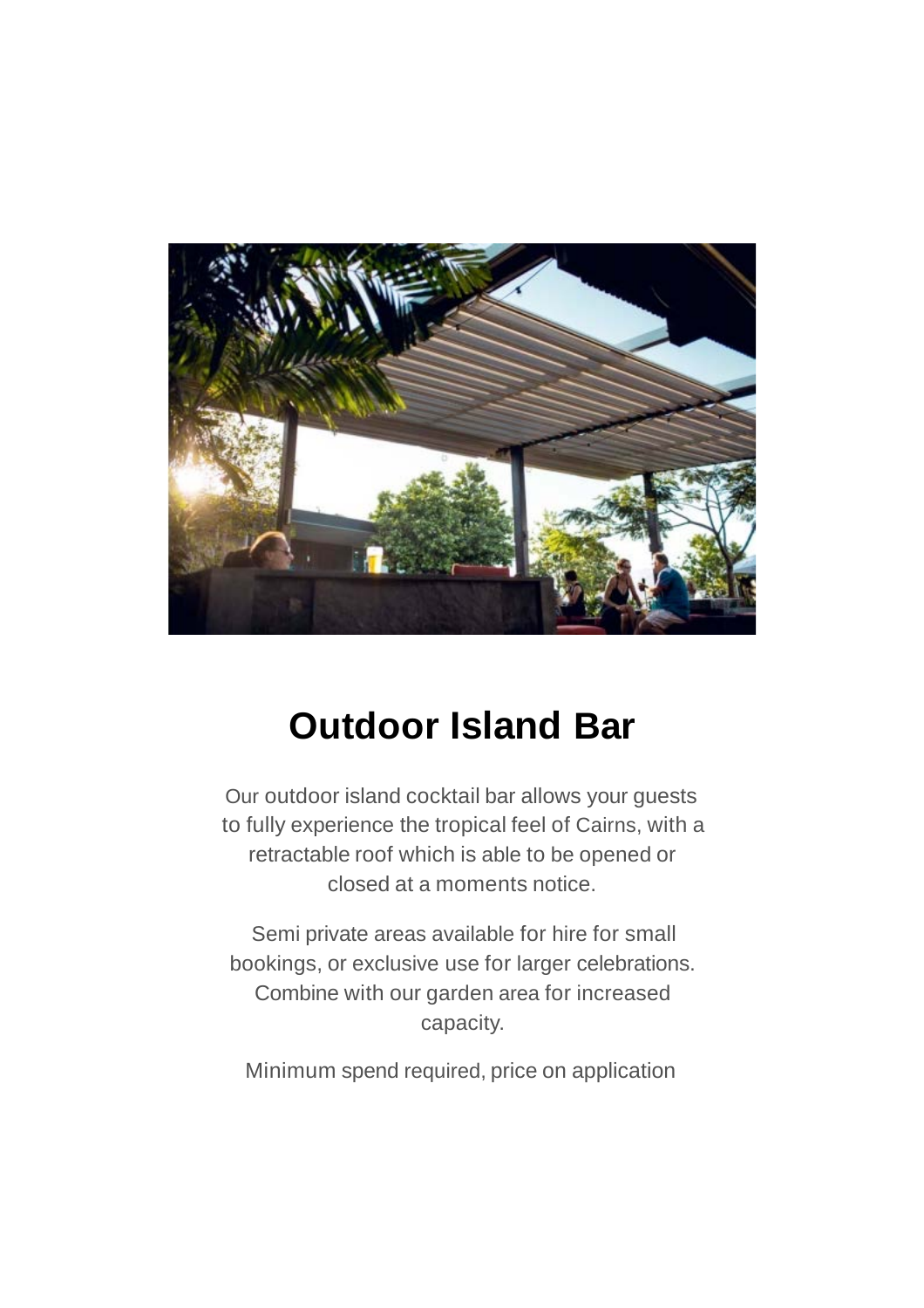

## **Inside Sailing Bar**

Situated at the front of the venue, our lantern lit sailing bar with HD projector screen is perfect for private and corporate events. Holding up to 100 guests (more when combined with the balcony), this space can be made completely private with blackout curtains, fully functioning cocktail bar, private bathrooms, independent climate control and high quality audio visual.

Fully opening glass sliding doors allow for this room to be completely enclosed or opened up to increase capacity with the inclusion of extra seating on the balcony.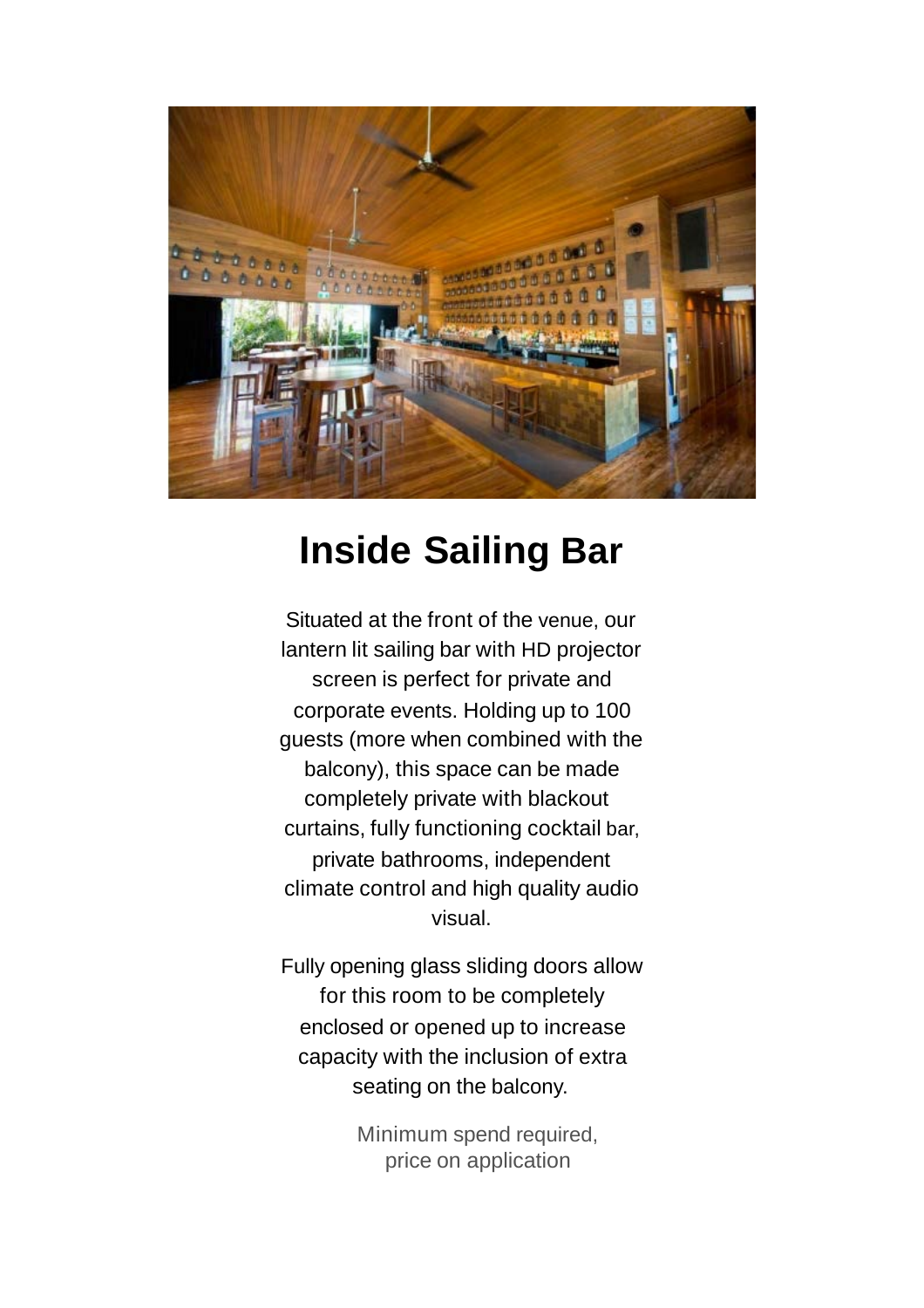

# **The Balcony**

Joining onto our Inside Sailing bar, the balcony is the perfect spot for relaxed get togethers. Close to the bar with plenty of seating for your guests the party is all set!

Undercover with ceiling fans, this area is perfect for all weather conditions.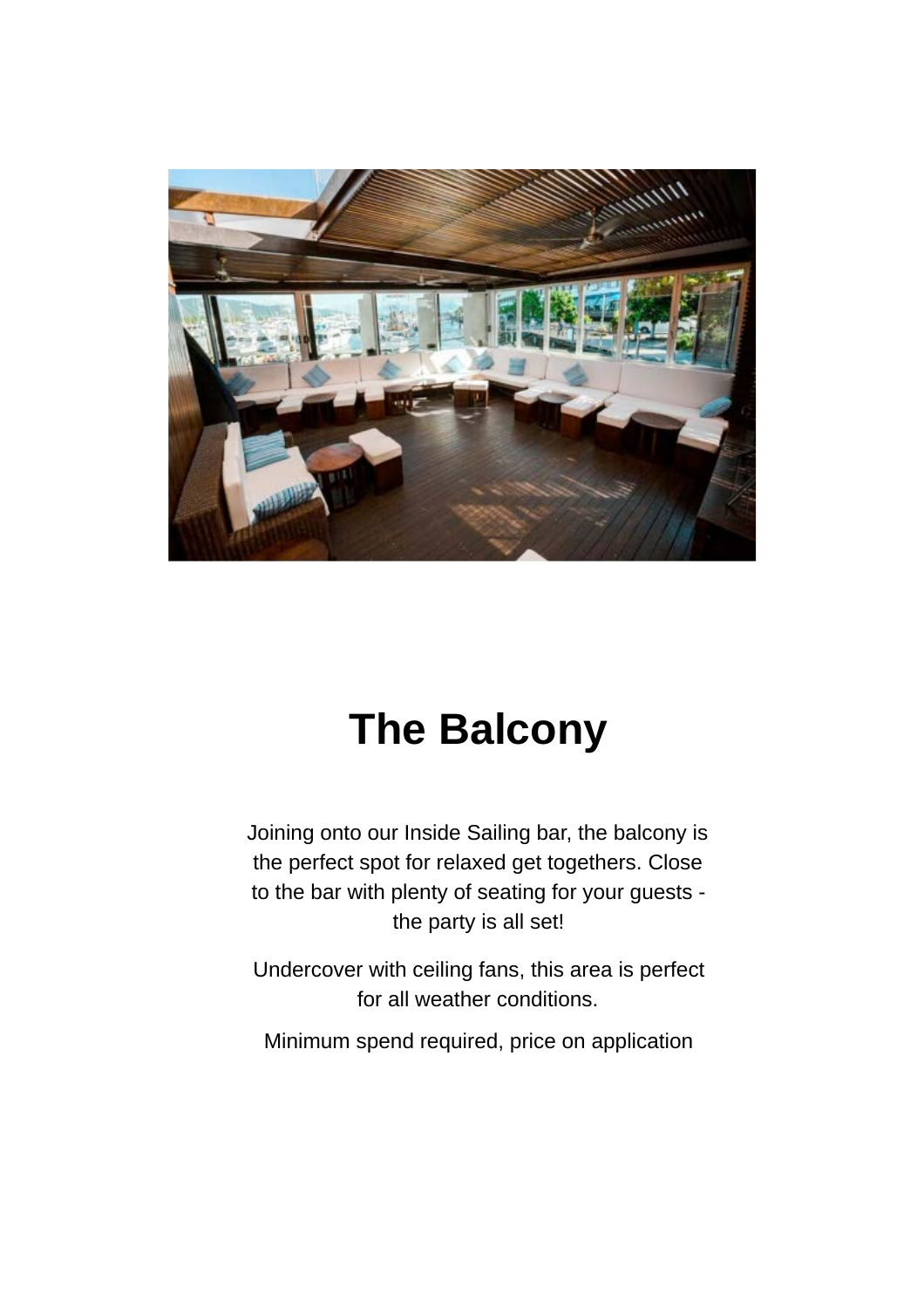

# **Salt House Pizzeria**

Keep it casual with a pizza party!

Suitable for any group size up to 30 guests, our Pizzeria is the perfect spot to kick off your party celebrations.

The pizzeria sharing menu is designed for this area, however for exclusive use groups any menu is available.

> Minimum spend required for exclusive use price on application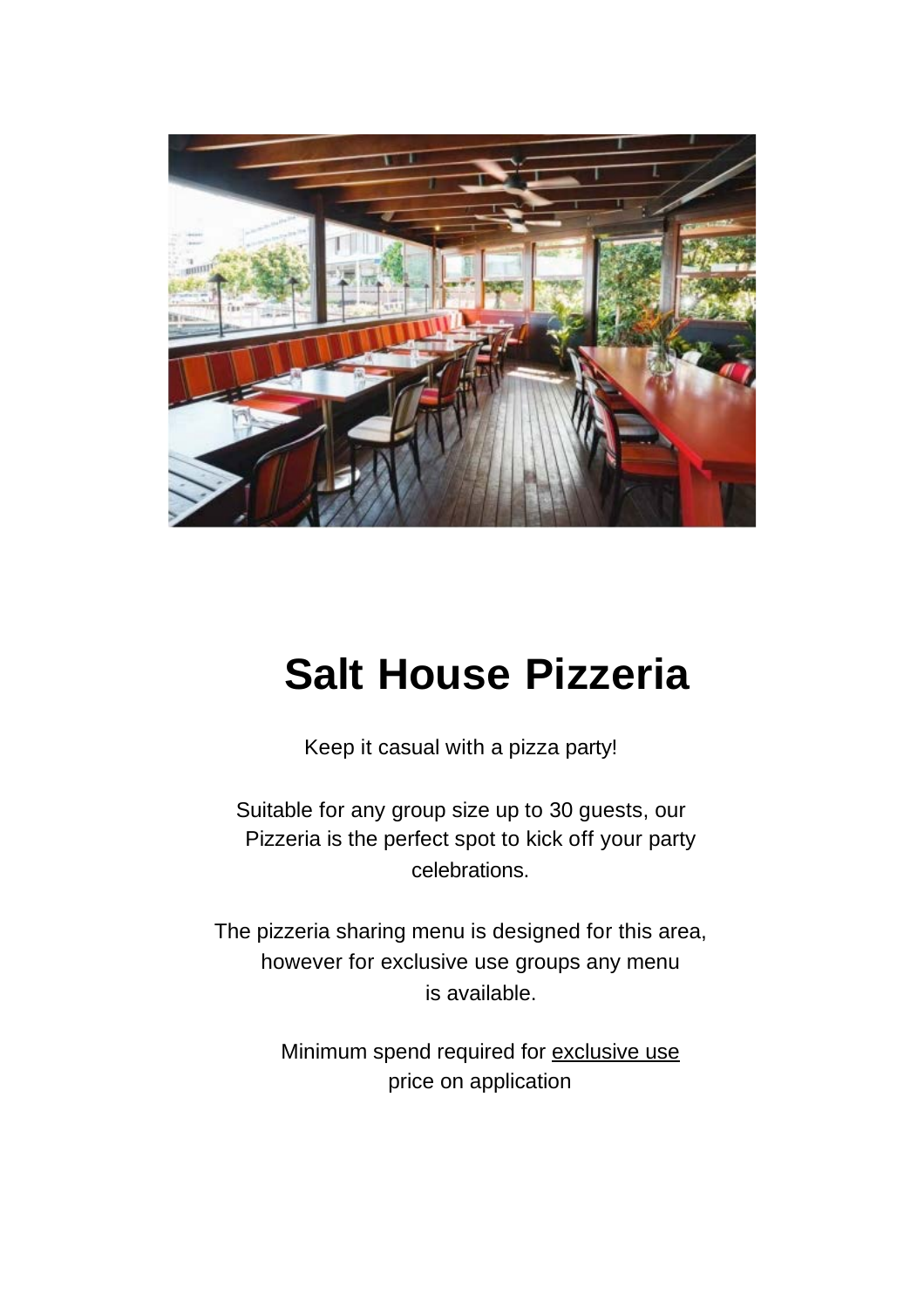

# **Salt House Garden**

Our beautiful garden at the front of the venue with its sweeping views of the Cairns Marina and esplanade is available for hire for corporate promotional events, car or product launches, celebrations and more. With nothing comparable anywhere in Cairns, our garden is the perfect place for you to hire in full or partially. This area can be combined with our island bar area to increase the capacity of your event.

This area is fully licensed, and we have a fully functioning pop up cocktail bar that you can personalise for your event (minimum spend applies) to ensure your guests don't go thirsty!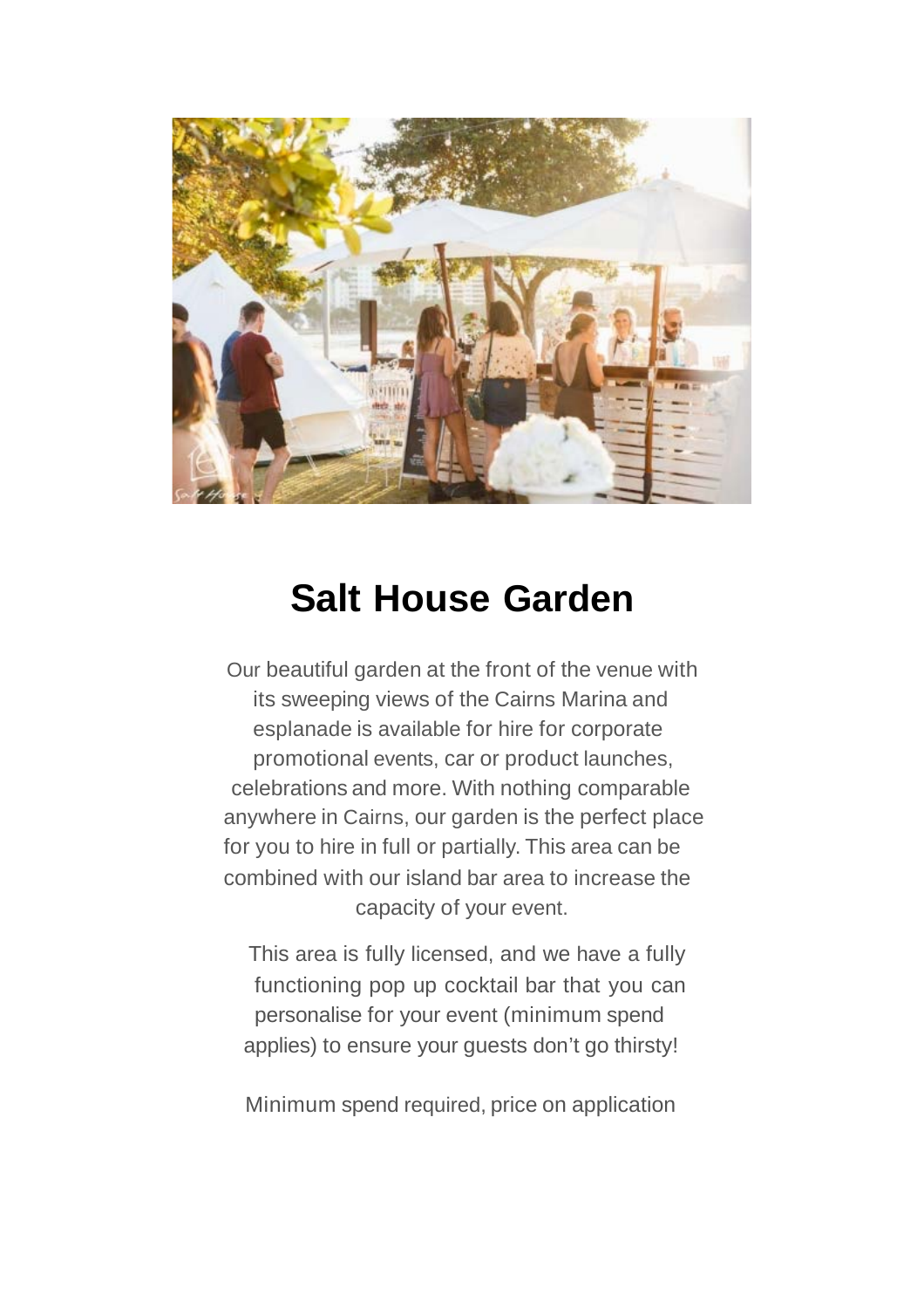

# **Trinity Inlet Viewing Deck**

Our newest edition to Salt House, this is the spot to be seen at in Cairns. With the newly installed retractable roof the space is perfect no matter the weather.

Choose this area, and allow your guests the most stunning views over the Marina and Trinity Inlet.

Customise the space as you wish, from stand up cocktail parties to lavish dinner parties set over a

long table.…this space can do it all.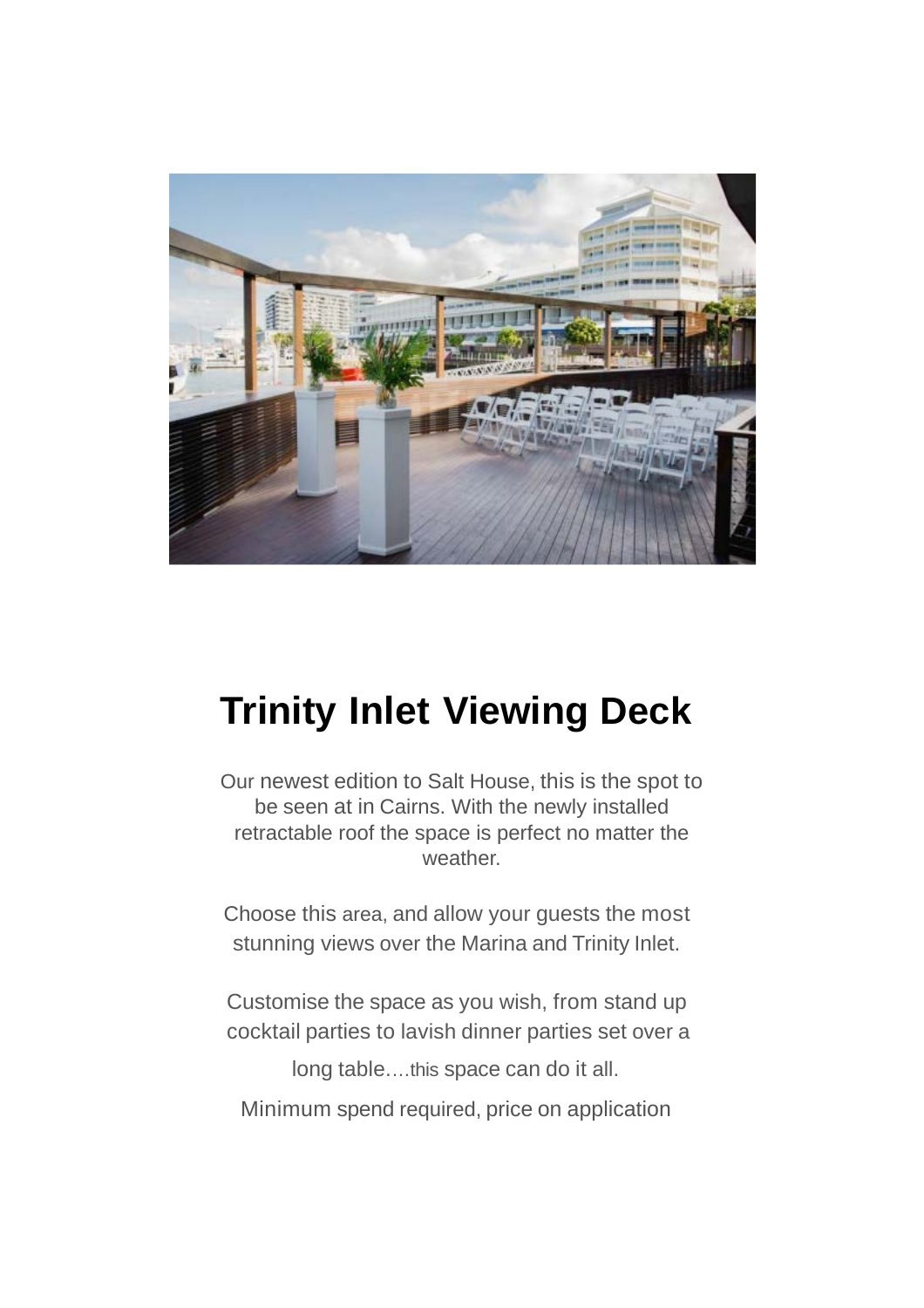

# **Exclusive Use**

Salt House can be made exclusively yours for any event, whether it is a private affair or a corporate celebration. Mix and match –combine various areas of the venue to increase the capacity size up to 1500 guests.

From canapés to food stations and sit down dinners, let your vision come to life with the full hire of our venue, with unsurpassed views of the Cairns marina and Trinity inlet, your event is sure to hit the mark.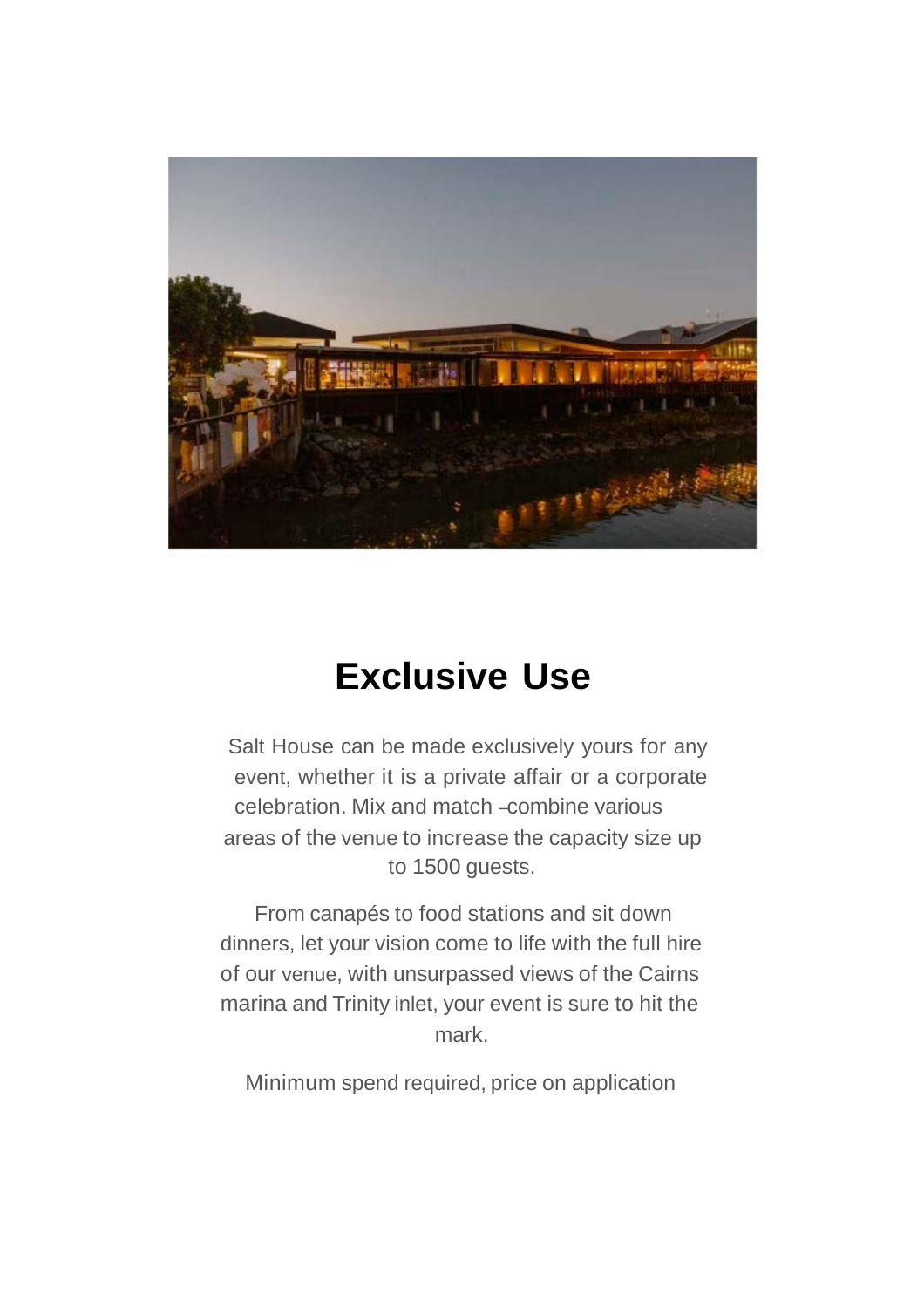# Dining Menus

Saft House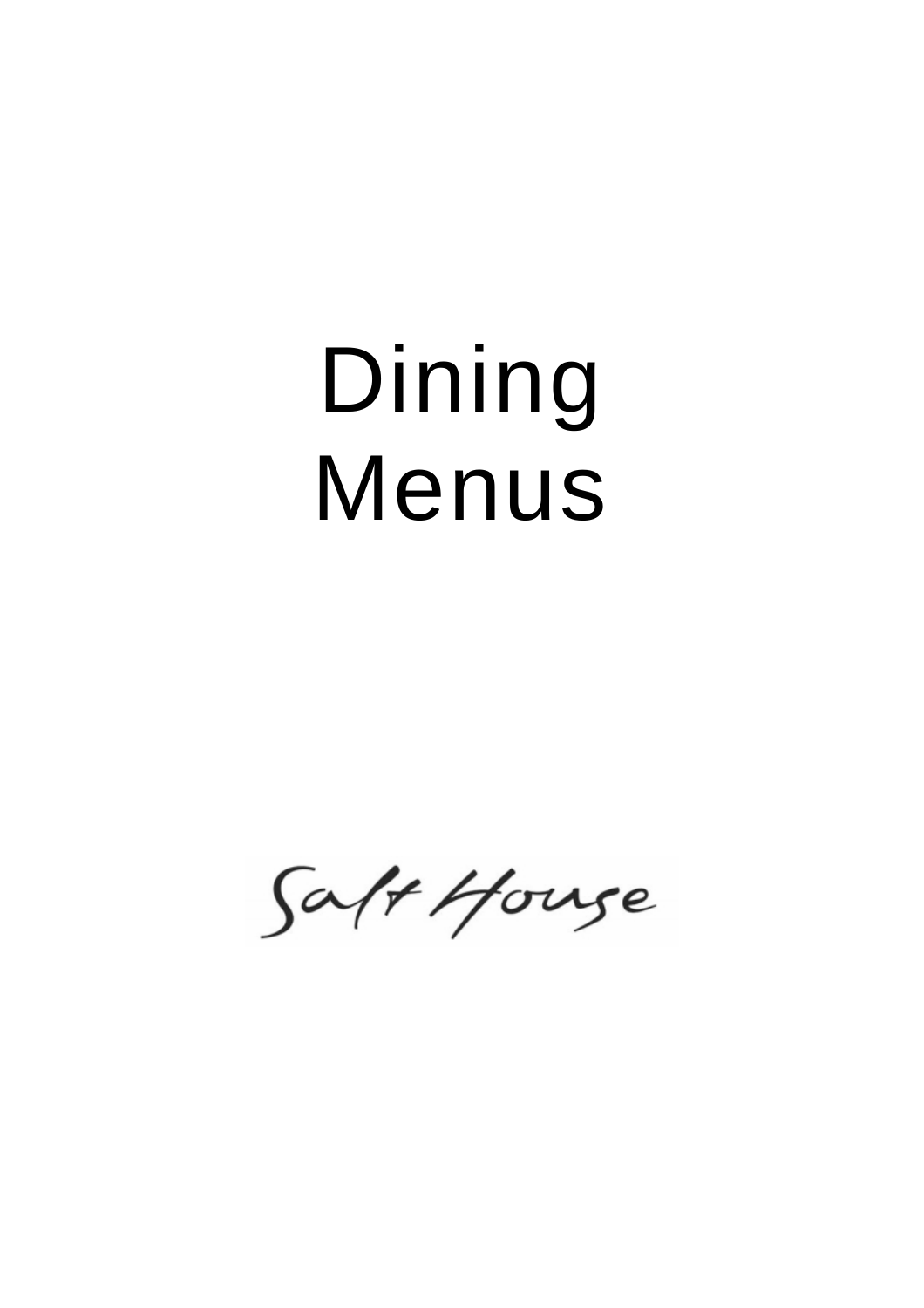Standard Set Menu

Two course \$62 per person Three course \$79 per person

You are able to choose **3 dishes** for each course from the below choices, to create your personalised set menu that will then be offered to your guests on the evening. Please consider your guests' dietary requirements when choosing your dishes.

Want four choices? Add a fourth option for each course + \$2 per person

#### **Entrees**

**chicken terrine,** prosciutto, lemon, tarragon, pistachio, melba crostini, quandong jam **beetroot tart tatin,** warm goats' cheese, caramelised onion, balsamic, herb salad **tiger prawns,** Nduja butter, garlic, chilli, baked sourdough **scallops,** cauliflower texture - purée, cauliflower cous cous, pickled cauliflower, citrus dressing **heirloom tomatoes,** semi-dried, red onion jam, toasted nuts, dressed leaves, crostini, balsamic

#### Mains

**pan seared wild caught barramundi,** crab mash, sautéed greens, lemon beurre blanc **Tiger prawn salad,** preserved lemon, mango, macadamia, quinoa, avocado, citrus mayonnaise **chicken supreme,** truffle mash, baby leeks, spinach, tarragon, mushroom **pork belly,** apple purée, potato, cabbage & bacon, crackling, cider reduction **beetroot gnocchi,** pesto, pine nuts, roast beetroot, parmesan cream **scotch fillet,** flamed grilled to your liking, roast chat potatoes, buttered greens **(+\$10 - charged on consumption)**

#### **Dessert**

**lemon meringue pie,** raspberry sorbet **dark chocolate tart,** Chantilly cream, cherry compote, cherry syrup **sticky toffee pudding,** butterscotch, vanilla ice cream **profiteroles,** Baileys cream, fudge sauce **trio of sorbet,** Chef's selection of house made sorbet

#### Fancy something extra?

Baked sourdough, olive oil and balsamic + \$5pp Share antipasto platter  $+ $15pp$ Share petit-fours platter  $+ $15pp$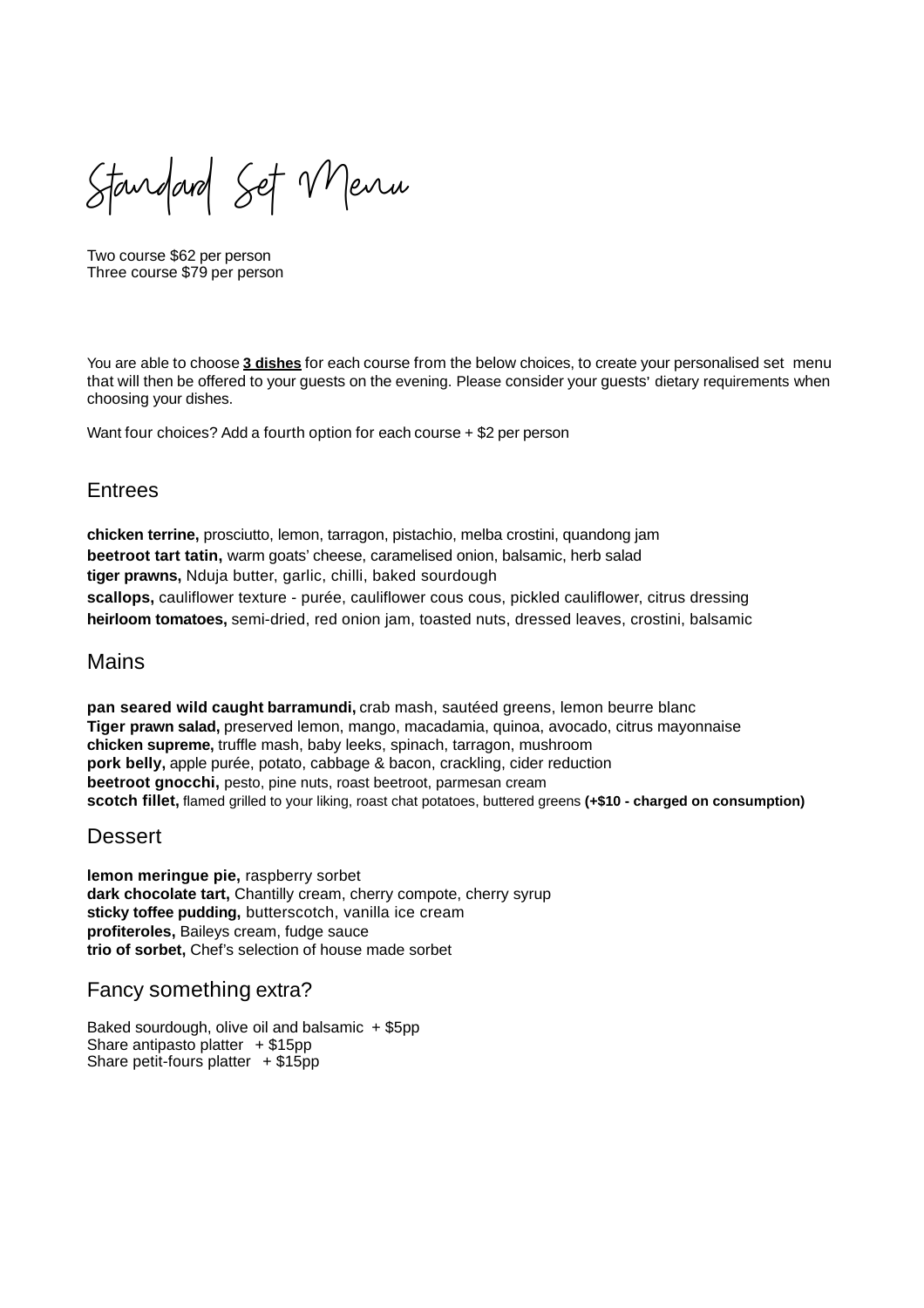Premium Set Menu

Two course \$89 per person Three course \$109 per person

You are able to choose **3 dishes** for each course from the below choices, to create your personalised set menu that will then be offered to your guests on the evening. Please consider your guests' dietary requirements when choosing your dishes.

Want four choices? Add a fourth option for each course + \$2 per person

#### **Entrees**

**chicken parfait,** encased in butter, melba toast, dressed endive, red onion marmalade **kangaroo carpaccio,** native fruits, micro herb, sherry vinaigrette, tamarind sorbet **red onion tart,** blue cheese, potato roost, rocket, parmesan, herb oil **scallops,** baked in the shell with spinach, garlic & parmesan crumb **pork belly,** apple & vanilla purée, pickled vegetables, cider emulsion

#### Mains

**coral trout,** cooked en papillote, served with steamed greens **braised lamb shoulder,** black pudding, confit potato, curly kale, honey carrots, pea foam **fillet mignon,** prosciutto, mushroom duxelles, parsnips, dauphinoise, red wine jus **(+\$10 - on consumption) pumpkin gnocchi,** roast pumpkin, parmesan cream, rocket, pesto, pine nuts **pork loin wellington,** apple mash, cabbage & bacon, crackling, cider reduction

#### **Dessert**

**chocolate fondant,** cherry textures, vanilla ice cream **cappucino créme brûlée,** white chocolate biscotti **tart au citron,** raspberry sorbet, berry compote **knickerbocker glory**, fudge, butterscotch sauce **profiteroles,** Baileys cream, fudge sauce

#### Fancy something extra?

Baked sourdough, olive oil and balsamic  $+$  \$5pp Share antipasto platter  $+ $15pp$ Share petit-fours platter  $+ $15$ pp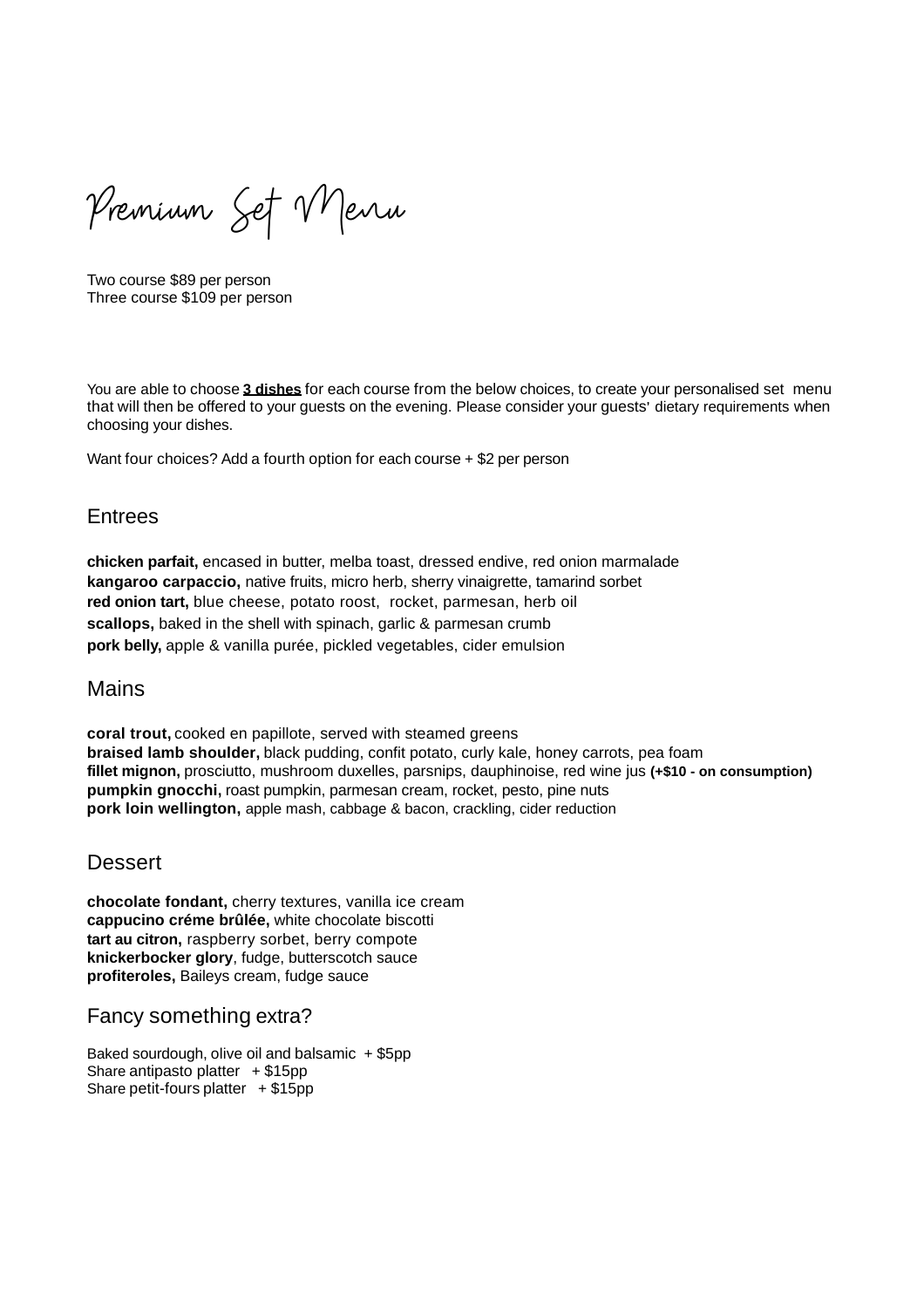Sharing Menu

Two course \$62 per person Three course \$79 per person

This menu is designed for sharing! Available for groups of 20 or more, choose from two or three courses Each course is served on share plates in the middle of the table and guests are able to serve themselves.

To start choose one

**Charcuterie board**, bresaola, prosciutto, sopressa, pickled green peppers, cornichons, balsamic onions, wood fired baby peppers, sun-dried tomatoes, hot calabrian sauce, house baked bread

**Chilled seafood board**, whole cooked local prawns, Moreton Bay bug mousse, natural South Australian oysters, kokoda ceviche, cocktail sauce, grilled lime

#### Protein choose three

**slow cooked lamb,** finished on the wood-fired BBQ, ratatouille sauce **Tablelands sirloin,** grilled on the wood-fired BBQ, mustard mayonnaise, red wine jus **North Queensland pork chop,** flame grilled, Nduja pumpkin, red wine jus **sous-vide chicken,** finished on the wood-fired BBQ, baba ghanoush **wild caught barramundi,** pan fried in preserved lemon butter, cauliflower purée

Sides choose three

**rustic chips,** citrus mayonnaise **BBQ corn cob,** lemon butter, parmesan & herb pangrattato **broccolini,** apple & fennel purée, hazelnuts, vintage balsamic **beet salad,** beetroot, pickled onions, balsamic & honey, fetta **FNQ salad,** mixed leaf, mango, roasted macadamia nuts, quinoa, avocado, citrus mayonnaise **rosemary chat potatoes,** lime mayonnaise **carrots,** honey buttered

Dessert receive the below

**petit fours and cheese board,** Chef's selection of handmade petit fours and premium cheeses, quince paste, muscatel, pear, sourdough, lavosh, house baked bread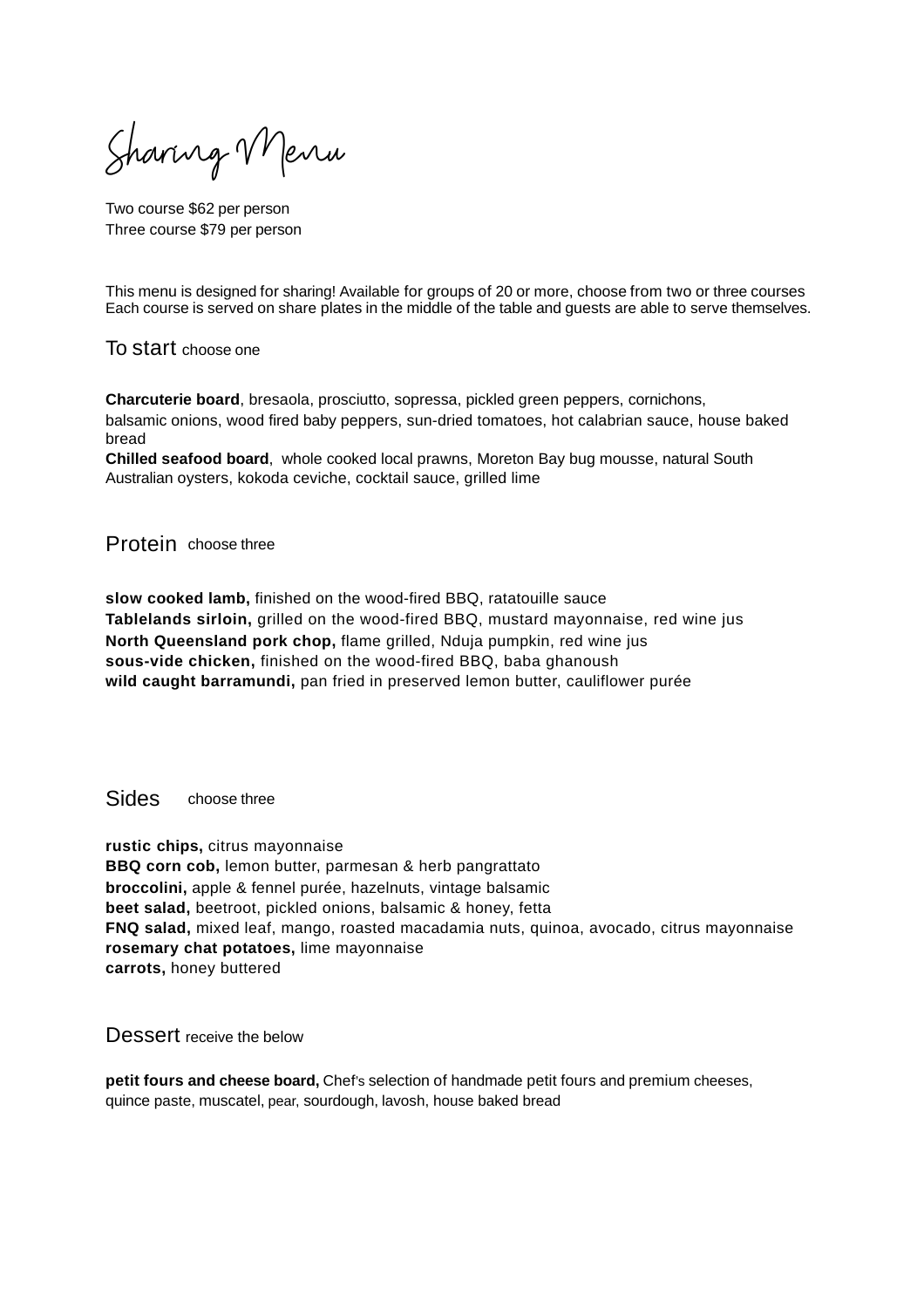Canapes VMenu

Our Canapés menu is available for a stand-up style function in one of the bar areas or in conjunction with welcome drinks before dinner. Available for groups of 25 or more.

Canapés are served to your guests while they are sitting, standing, talking and mingling.

Standard canapés - 2 hours of service - please select a mix of hot and cold options - options \$40 per person options \$50 per person options \$60 per person

#### Oyster selection

**natural,** with lemon **bloody Mary Kilpatrick,** Worcestershire, bacon **mornay,** blue cheese, panko crumb **diablo,** BBQ tabasco, bacon **chorizo & Nduja butter**

#### Cold Selection

**kangaroo tataki crunchy roll,** marinated kangaroo fillet wrapped around carrot wakame & pickled ginger, finished with wasabi mayonnaise & togarashi spice

**gin cured salmon gravlax en croute,** house cured Atlantic salmon, on crouton with a dill & horseradish créme fraîche

**shredded cured beetroot on goats' betta mousse,** house cured, shredded beet, whipped feta & pickled onion on lavash

**trio of cheese,** buffalo mozzarella & brie on a house made parmesan wafer with truffle oil & chives

#### Hot Selection

**skewered lamb kofta,** middle eastern spiced lamb with cumin, lemon & mint labna **pork & prawn skewers,** classic prosciutto wrapped whole king prawns, house made lime aioli **hoisin duck wonton,** shredded confit duck, flavoured with hoisin in a wonton cup with pickled cucumber

**house beef sliders,** house made wagyu beef meatballs, tomato sumo, mozzarella **bush spiced chicken mini taco,** spiced shredded chicken, avocado salsa, corn tortilla **potato & onion bhaji,** traditional Indian spiced potato & onion fritters, coconut yoghurt raita

#### Dessert

**triple chocolate brownie,** chocolate mousse, strawberry **mini macarons**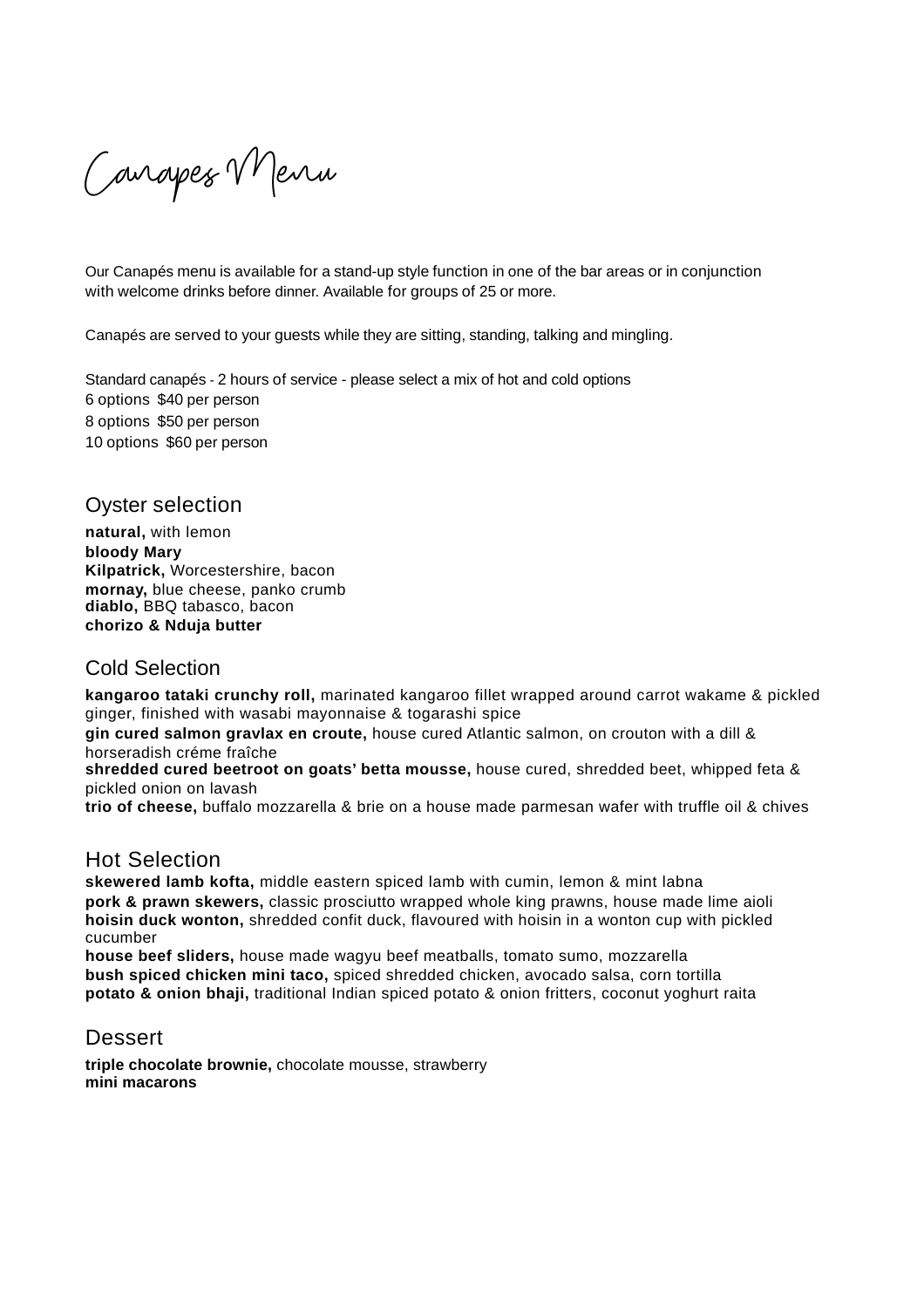Platters Menu

Available for all bar functions, why not start off with canapés and finish with some platters?

Pick a range of platters to be served to your guests, and have them staggered throughout the evening to keep your guests feeling full. Guests are able to serve themselves from the share plates.

#### Mixed Platters

#### **Charcuterie board \$90**

bresaola , sopressa, prosciutto, pickled green peppers, balsamic onions, wood-fired bell peppers, cornichons, sun-dried tomatoes, hot calabrian sauce, sourdough

#### **Chilled seafood board \$98**

local tiger prawns, Kokoda ceviche, salmon sashimi ponzu, natural oysters, Moreton Bay bugs, Moreton Bay bug mousse, cocktail sauce, grilled lime, lemon

#### **Selection of Australian premium cheese (v) \$90**

Chef's selection of three Australian and imported cheeses, quince paste, grapes, pear, sourdough, lavosh

#### **1kg tiger prawns \$50**

cocktail sauce, fresh lemon

#### **Hot seafood bowl \$50**

salt and pepper squid, crumbed fish bites, basil mayonnaise

#### **Korean fried chicken \$50**

sweet & spicy sauce, tom yum mayonnaise, house chilli, spring onions

#### **Steamed gyoza \$50**

choose pork or vegetable ponzu, fresh chilli

#### **Southern fried cauliflower \$50**

chipotle coconut yoghurt, pickled carrots, sukkah

#### **Mixed breads \$28**

preserved lemon butter, balsamic, extra virgin olive oil

#### Pizza Platters

**Margherita (v) \$50** Napoli sauce, fresh tomato, basil, mozzarella

**Pollo \$50** tomato sugo, bush spiced chicken, chorizo, mushrooms, caramelised onion, mozzarella

**Pepperoni \$50** tomato sugo, pepperoni slices, fresh basil, oregano, mozzarella

#### **Dell'orto (v) \$50**

cauliflower purée, roasted pumpkin, spiced cauliflower chunks, mozzarella, pine nuts

**Tropical \$50**

tomato sugo, prosciutto cotto, rum-soaked pineapple, mozzarella

#### **Beef & bacon \$55**

tomato sugo, speck & beef meatballs, bacon, jalapeños, red onion, roasted red peppers, mozzarella

#### **Gamberi \$55**

tomato sugo, locally sourced Tiger prawns. roasted garlic, red onion, mozzarella, parsley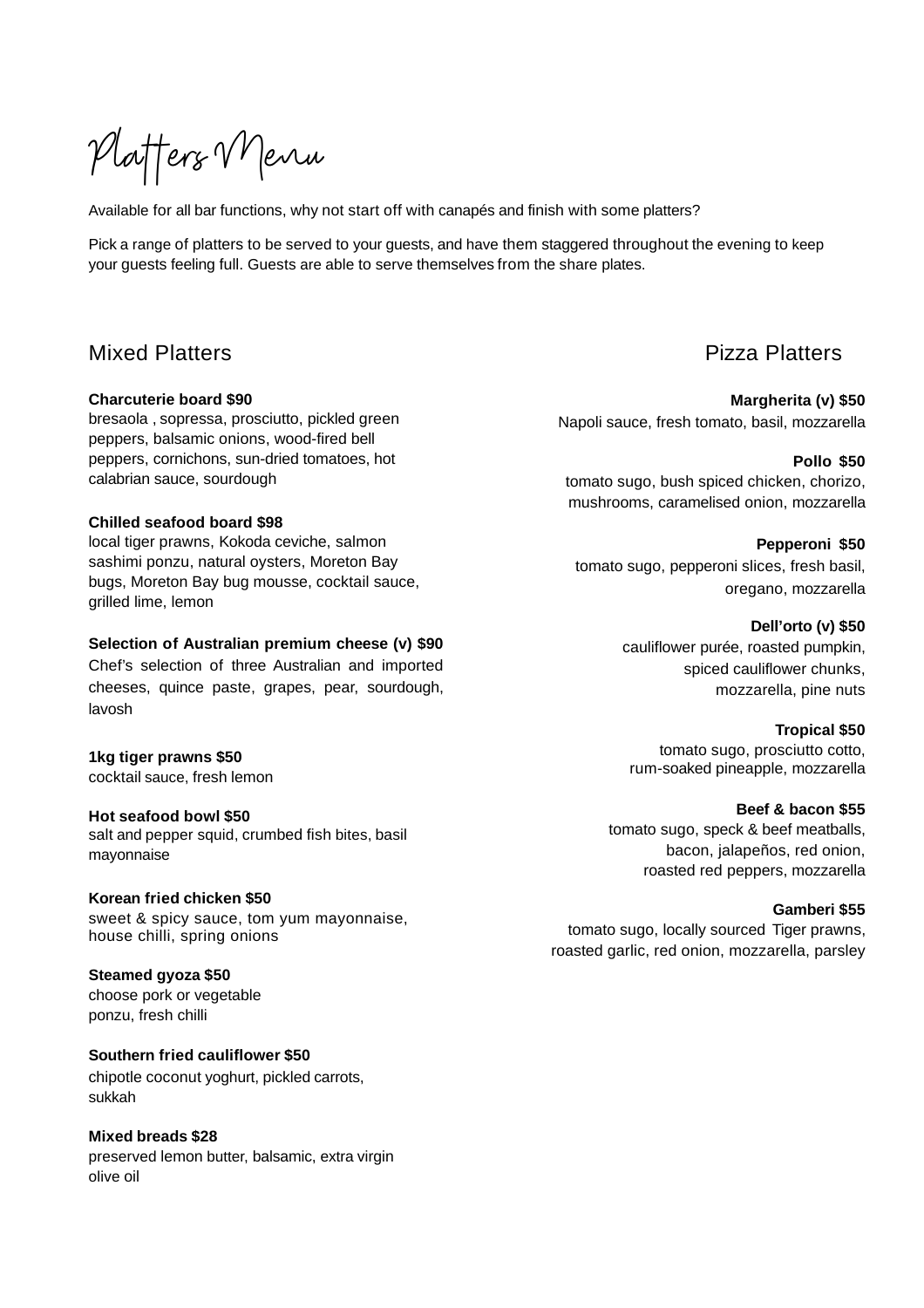Vzeverage Packages

Available for bar and restaurant functions

You are welcome to take advantage of our beverage packages if your group is 25 persons or more, choose from either our standard or premium packages, ranging from one to four hours.

#### Standard package

1 hour \$34 | 2 hour \$42 | 3 hour \$50 | 4 hour \$58 Prices are per person

#### **Draught Beers**

Coopers Pale Ale, Matso's Ginger Beer, Stone & Wood Pacific Ale, Sapporo, Estrella, Young Henrys Newtowner Pale Ale, Coopers Mild, Menabrea

**Bottled Beers** Peroni Leggera , Cascade Light

#### **Bottled Wines**

Growers Gate Sauvignon Blanc, Growers Gate Chardonnay, Growers Gate Shiraz, Growers Gate Sparkling Cuvée, Growers Gate Moscato, Growers Gate Rose

#### Premium package

1 hour \$41 | 2 hour \$51 | 3 hour \$61 | 4 hour \$71 Prices are per person

#### **Draught Beers**

Coopers Pale Ale, Matso's Ginger Beer, Stone & Wood Pacific Ale, Sapporo, Estrella, Young Henrys Newtowner Pale Ale, Coopers Mild, Menabrea

#### **Bottled Beers**

Peroni Leggera , Cascade Light

#### **Bottled Wine**s

Cavaliere Prosecco, Chandon Sparkling Brut, Dandelion Sauvignon Blanc, Sewn Chardonnay, Sainte Marie Rose, Turkey Flat "Butchers Block" Shiraz

Both packages include soft drinks, fruit juice and still and sparkling mineral water.

Standard house spirits are available upon request for inclusion in a beverage package at an on consumption rate only. For the duration of the beverage package only, your guests are able to receive spirits at a reduced rate of \$8 per single serve.

> House spirits: Belvedere Vodka | Tanqueray Gin | Mount Gay Rum | Jim Beam Bourbon | Jameson Whiskey

Spoil your guests with a Mojito on arrival at a reduced price of \$15 per cocktail, (this needs to be pre-ordered and is only available in conjunction with a beverage package)

Mojito: Nusa Cana rum, muddled lime, mint, sugar syrup shaken with ice and topped with soda water (raspberry and passionfruit flavours available)

All prices within the brochure are subject to change.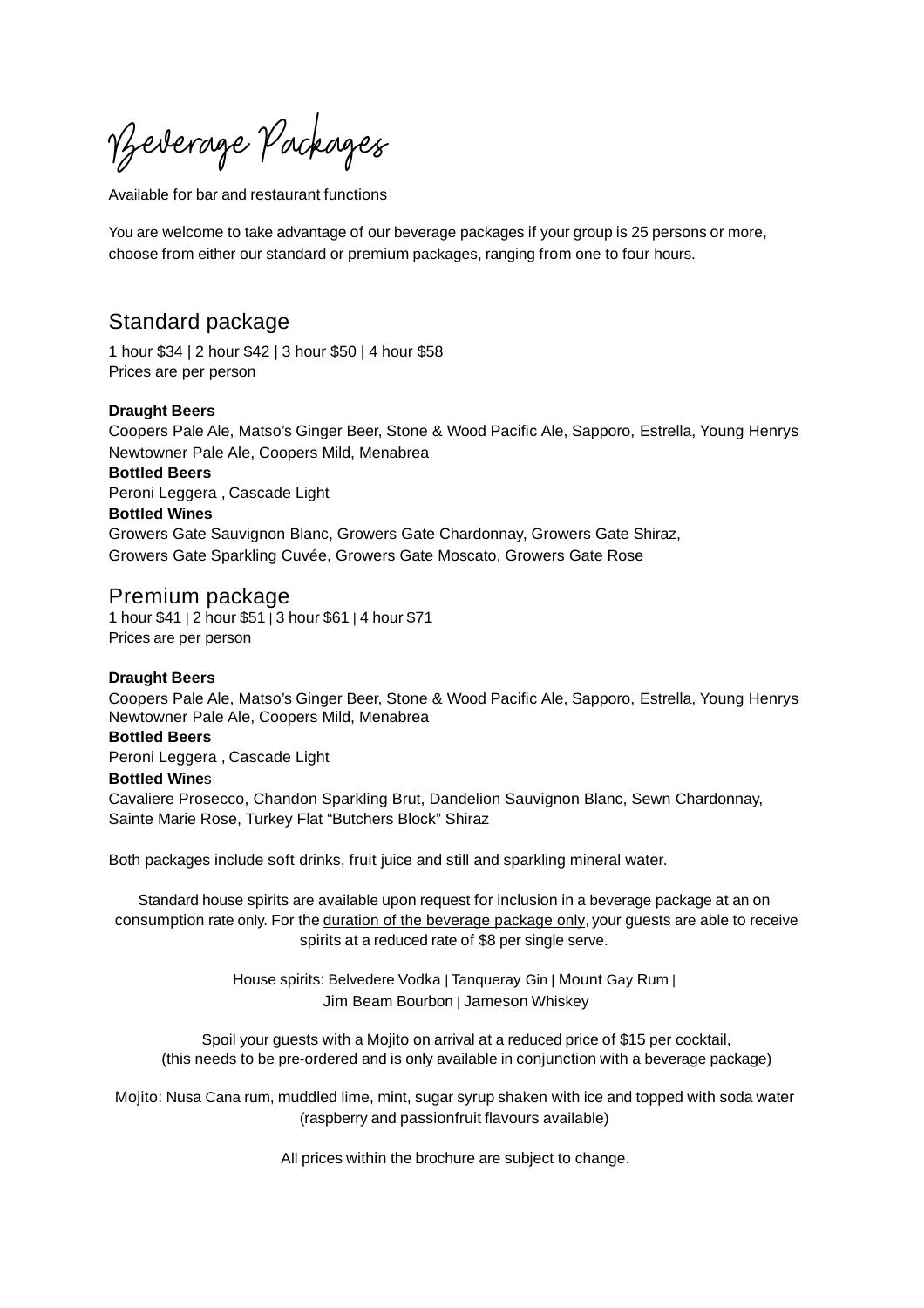Venue Map